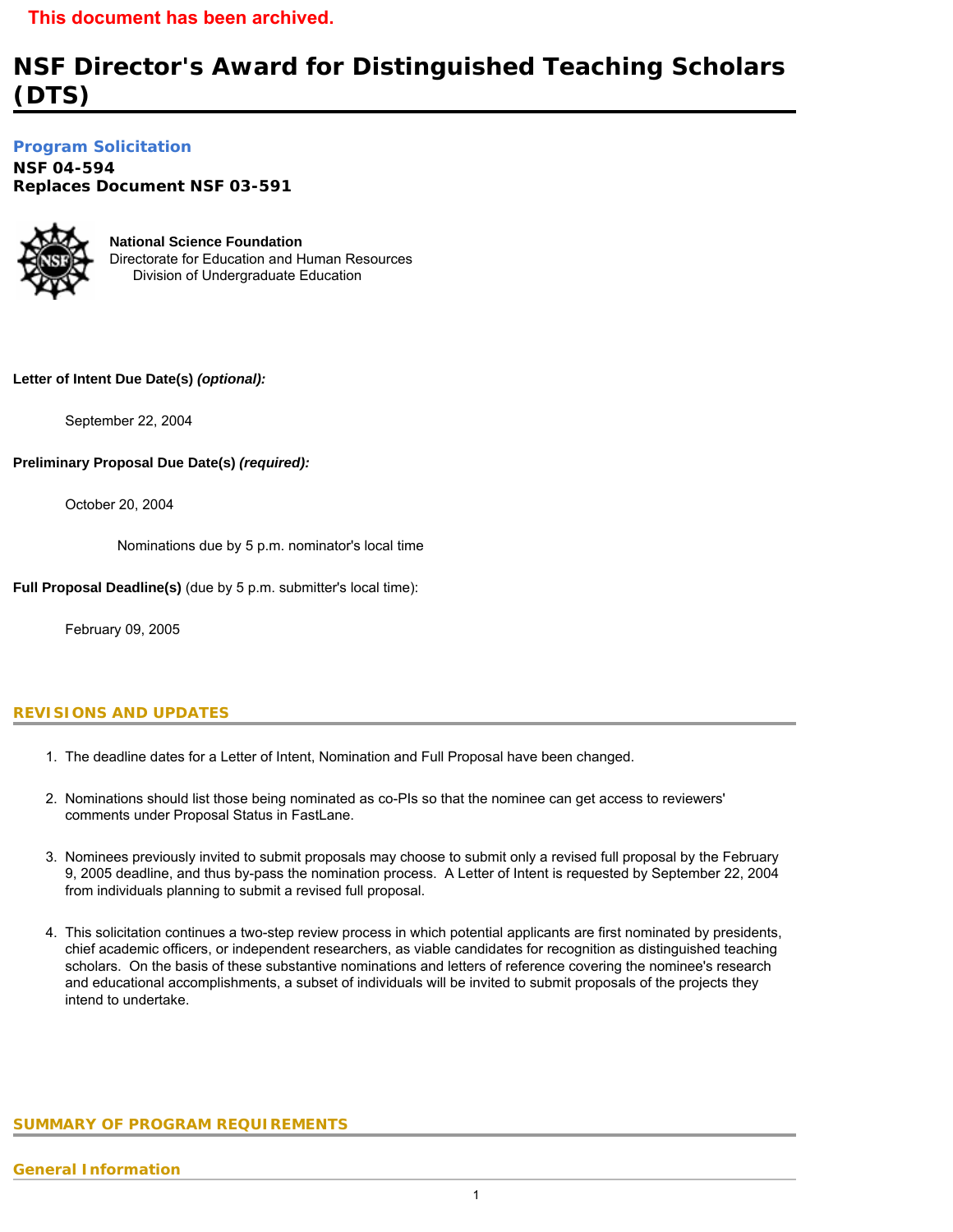#### **Program Title:**

NSF Director's Award for Distinguished Teaching Scholars (DTS)

### **Synopsis of Program:**

The National Science Foundation (NSF) seeks to promote improvement in the education of those who study science, technology, engineering, or mathematics (STEM). The NSF Director's Award for Distinguished Teaching Scholars (DTS) recognizes and rewards individuals who have contributed significantly to the scholarship of their discipline and to the education of students in STEM, and exemplify the ability to integrate their research and educational activities. DTS is part of NSF's efforts to foster an academic culture that values a scholarly approach to both research and education. The Director's Award is the highest honor bestowed by the NSF for excellence in both teaching and research in STEM fields, or in educational research related to these disciplines. The awards will be conferred at a special ceremony recognizing the awardees.

### **Cognizant Program Officer(s):**

- Myles G. Boylan, Program Director, Directorate for Education & Human Resources, Division of Undergraduate Education, 835 N, telephone: (703) 292-4617, fax: (703) 292-9015, email: [mboylan@nsf.gov](mailto:mboylan@nsf.gov)
- Nancy L. Pruitt, Program Director, Directorate for Education & Human Resources, Division of Undergraduate Education, 835 N, telephone: (703) 292-4627, fax: (703) 292-9015, email: [npruitt@nsf.gov](mailto:npruitt@nsf.gov)

### **Applicable Catalog of Federal Domestic Assistance (CFDA) Number(s):**

• 47.076 --- Education and Human Resources

# **Eligibility Information**

- **Organization Limit:** None Specified.
- **PI Eligibility Limit:** None Specified.
- **Limit on Number of Proposals:** None Specified.

# **Award Information**

- **Anticipated Type of Award:** Standard Grant
- **Estimated Number of Awards:** 6
- **Anticipated Funding Amount:** \$1,800,000 pending availability of funding.

# **Proposal Preparation and Submission Instructions**

#### **A. Proposal Preparation Instructions**

- **Letters of Intent:** Submission of Letters of Intent is optional. Please see the full text of this solicitation for further information.
- **Preliminary Proposals:** Submission of Preliminary Proposals is required. Please see the full text of this solicitation for further information.
- **Full Proposal Preparation Instructions:** This solicitation contains information that supplements the standard Grant Proposal Guide (GPG) proposal preparation guidelines. Please see the full text of this solicitation for further information.

#### **B. Budgetary Information**

- **Cost Sharing Requirements:** Cost Sharing is not required by NSF.
- **Indirect Cost (F&A) Limitations:** Not Applicable.
- **Other Budgetary Limitations:** Other budgetary limitations apply. Please see the full text of this solicitation for further information.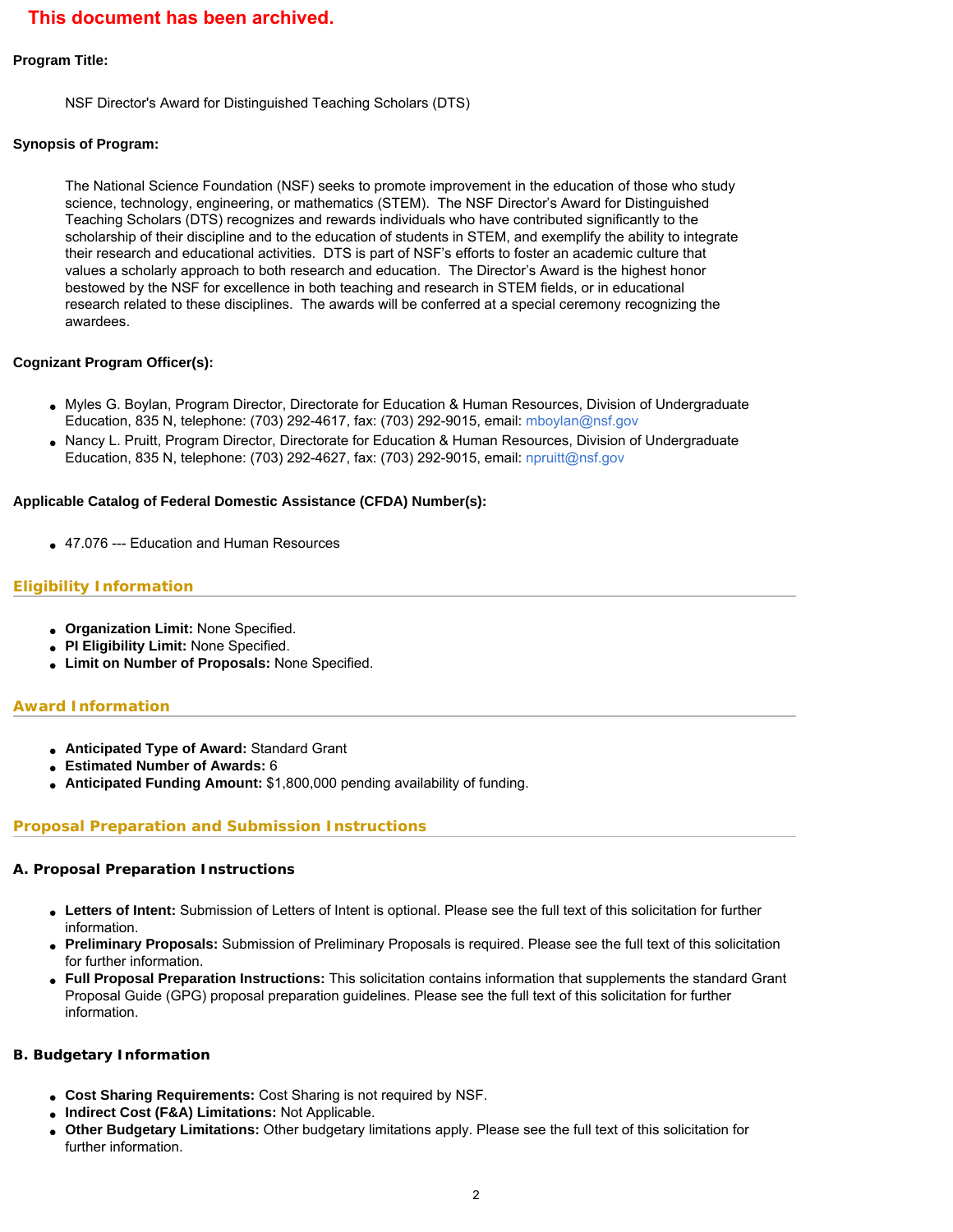### **C. Due Dates**

- **Letters of Intent** *(optional)***:** September 22, 2004
- **Preliminary Proposals** *(required)* **:** October 20, 2004 Nominations due by 5 p.m. nominator's local time
- **Full Proposal Deadline Date(s)** (due by 5 p.m. submitter's local time): February 09, 2005

### **Proposal Review Information**

• Merit Review Criteria: National Science Board approved criteria apply.

### **Award Administration Information**

- **Award Conditions:** Standard NSF award conditions apply.
- **Reporting Requirements:** Standard NSF reporting requirements apply.

# <span id="page-2-0"></span>**TABLE OF CONTENTS**

### **[Summary of Program Requirements](#page-0-0)**

- I. **[Introduction](#page-2-1)**
- II. **[Program Description](#page-3-0)**
- III. **[Eligibility Information](#page-3-1)**
- IV. **[Award Information](#page-3-2)**

# V. **[Proposal Preparation and Submission Instructions](#page-4-0)**

- A. [Proposal Preparation Instructions](#page-4-0)
- B. [Budgetary Information](#page-6-0)
- C. [Due Dates](#page-6-1)
- D. [FastLane Requirements](#page-7-0)

#### VI. **[Proposal Review Information](#page-7-1)**

- A. [NSF Proposal Review Process](#page-7-2)
- B. [Review Protocol and Associated Customer Service Standard](#page-8-0)

#### VII. **[Award Administration Information](#page-8-1)**

- A. [Notification of the Award](#page-8-2)
- B. [Award Conditions](#page-9-0)
- C. [Reporting Requirements](#page-9-1)
- VIII. **[Contacts for Additional Information](#page-9-2)**
- <span id="page-2-1"></span>IX. **[Other Programs of Interest](#page-9-3)**

# **I. INTRODUCTION**

The purpose of the National Science Foundation Director's Award for Distinguished Teaching Scholars is to recognize and reward individuals who have contributed significantly to the scholarship of their discipline and the education of students in science, technology, engineering, and mathematics (STEM), and to enable the expansion of their efforts. Awardees will be honored for their leadership in their respective fields as well as for their innovations and effectiveness in facilitating student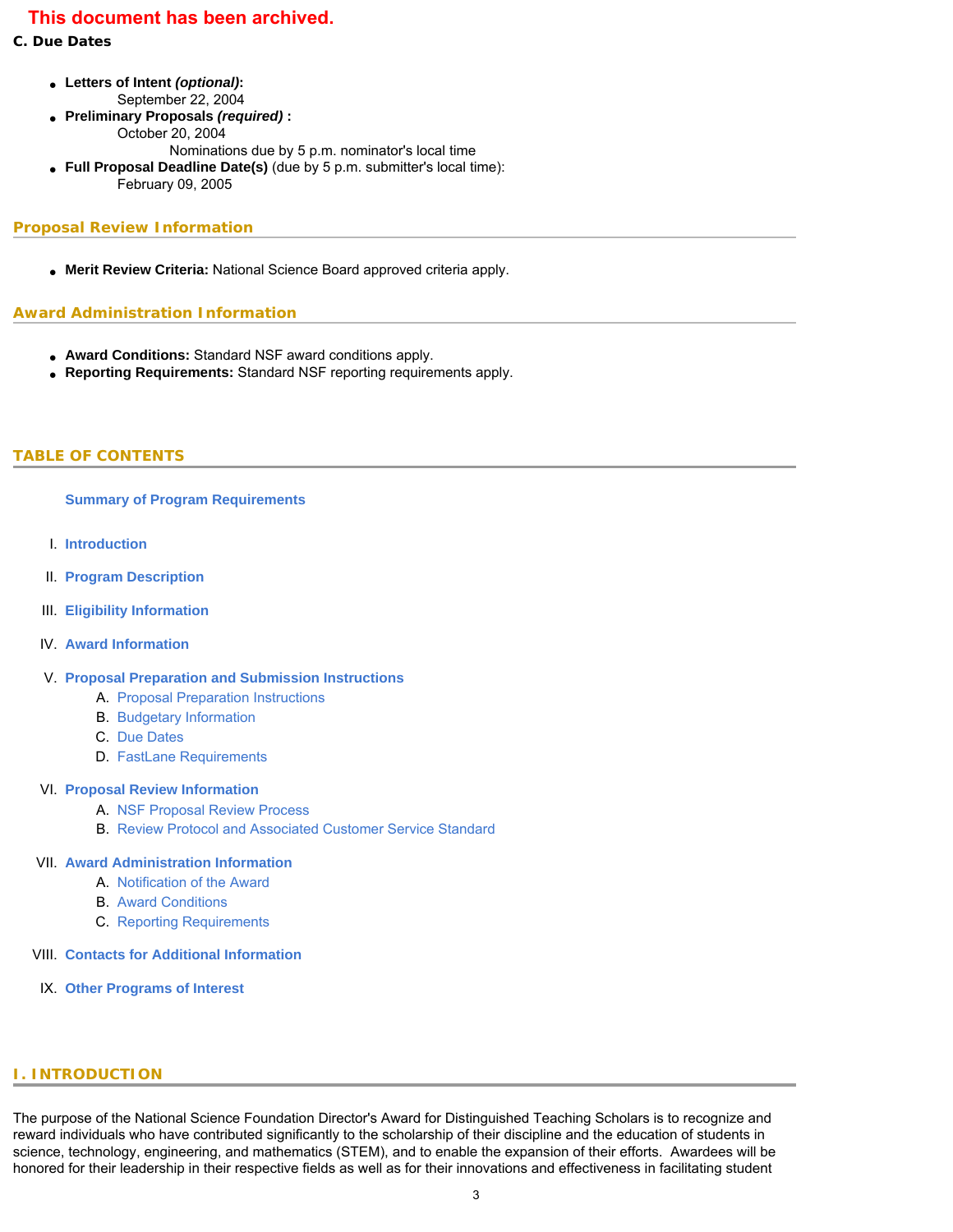learning in STEM disciplines. The National Science Foundation (NSF) will identify distinguished teaching scholars from among those faculty who are both meritorious scholars and exemplary educators, as evidenced by their ability to integrate their research and educational activities, and to approach research and education in a scholarly manner.

The Director's Award embodies the high priority the NSF places on promoting the efforts of outstanding scientists, mathematicians, and engineers working at the frontiers of scientific knowledge who are also committed to advancing the frontiers of STEM education. The Award will foster innovative and far-reaching developments in STEM education, increase awareness of careers in science and engineering, give recognition to the scientific and educational missions of the NSF, enhance connections between fundamental research and education, and highlight the importance to the Nation's future of citizens who are informed about STEM.

#### <span id="page-3-0"></span>**II. PROGRAM DESCRIPTION**

Acknowledging the high value that academia places on scholarship through its recruiting and hiring practices, its promotion and tenure process, and the prestige it attaches to the recognition and reward of scholars, the DTS program seeks to influence the academic culture by:

- recognizing and honoring faculty who have distinguished themselves as scholars in their research discipline and as educators of undergraduates;
- recognizing and honoring faculty who have effectively generated university kindergarten to grade 12 (K-12) partnerships that apply higher education resources in serving K-12 needs;
- encouraging scholars to explore ways of integrating education and research, as for example, by translating and incorporating their scholarship into successful instructional practices and further developing the scholarship of teaching;
- disseminating exemplary experiences of scholars in education;
- supporting scholars to serve as mentors for other faculty who are trying to balance and integrate their scholarly contributions to science and engineering and science, technology, engineering, or mathematics (STEM) education;
- promoting the scholars' influence and prestige so that balanced efforts in teaching and research by other faculty will be recognized and rewarded; and
- recognizing efforts of institutions of higher education that promote and commit resources to support faculty who have a scholarly approach to both research and education.

This program seeks to recognize those faculty who bring the excitement and richness of scientific discovery to a broad spectrum of students. It is intended to promote the continued and expanded efforts of individuals with a history of substantial impact on: (a) the research in a science, technology, engineering, or mathematics (STEM) discipline or on STEM educational research; (b) the STEM education of K-16 students who have diverse interests and aspirations, including future K-12 teachers of science and mathematics, and students who plan to pursue STEM careers, as well as those who need to understand science and mathematics as citizens in a society increasingly dependent on science and technology.

This program is driven by the need to provide leadership at all institutions of higher learning for developing excellence in STEM education; promote to leadership positions those individuals who exemplify the ability to be involved in, and contribute creatively and significantly to, both teaching and scholarly activity in their discipline and in education; provide exemplary faculty role models; and lead efforts that apply the resources of higher education to pressing issue in K-12 STEM education.

The award will be given to those individuals who demonstrate a combination of past accomplishments and the potential for future contributions. The selection of DTS awardees will involve a two-step process. Nominations of candidates for recognition as distinguished teaching scholars will be peer reviewed, and, on the basis of supporting documentation, a subset of the nominees will be invited to submit a proposal for a project whose objectives are consistent with the goals of the DTS program. Details of what should be included in the nomination documents and subsequent proposal are described in the section on Proposal Preparation and Submission.

#### <span id="page-3-1"></span>**III. ELIGIBILITY INFORMATION**

<span id="page-3-2"></span>The categories of proposers identified in the [Grant Proposal Guide](http://www.nsf.gov/pubsys/ods/getpub.cfm?gpg) are eligible to submit proposals under this program announcement/solicitation.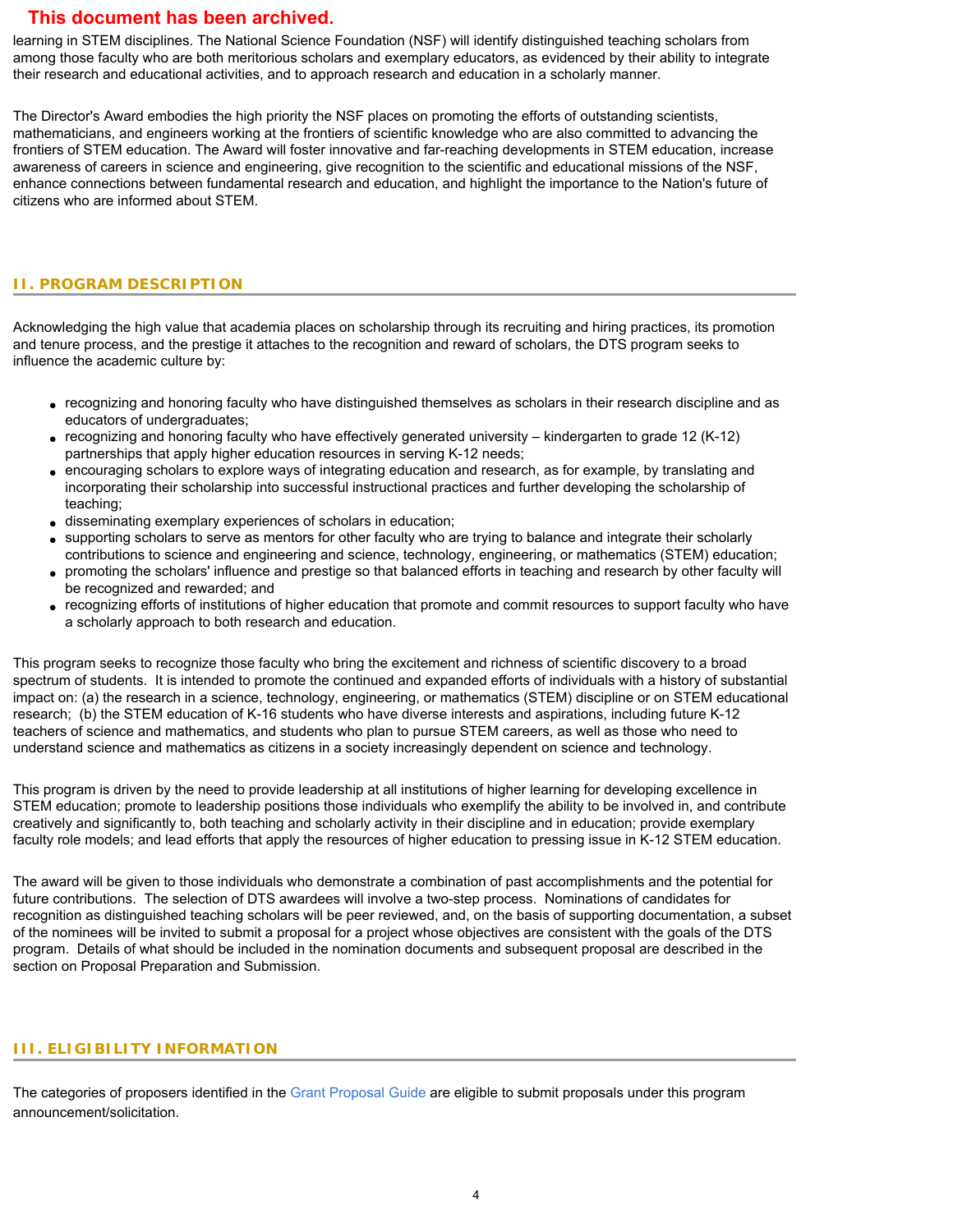#### **IV. AWARD INFORMATION**

Under this solicitation, proposals from selected nominees may be submitted for any amount up to \$300,000 for a four-year project. NSF expects to fund approximately 6 awards depending on the quality of submissions and the availability of funds. Approximately \$1.8 million is anticipated to be available for this program in FY 2005. The anticipated date of awards is April 2005. Although there is no limit on the number of candidates nominated from an institution, no more than one award will be made to a single institution in this fiscal year's competition.

### <span id="page-4-0"></span>**V. PROPOSAL PREPARATION AND SUBMISSION INSTRUCTIONS**

#### **A. Proposal Preparation Instructions**

#### **Letters of Intent** *(optional):*

A letter of intent is optional but encouraged before submitting a nomination. It is intended to enhance the efficiency of the review process. The letter of intent should briefly state the intention to nominate an individual for an NSF Director's Award for Distinguished Teaching Scholars, and give the individual's name, institutional affiliation, discipline, and whether the impact of the nominee's work has been primarily on the undergraduate or K-12 sector.

Nominees who were previously invited to submit a proposal of the project they intend to undertake may choose to only submit a revised full proposal by the February 9, 2005 deadline for full-proposals, and thus by-pass the nomination process. An optional letter of intent is requested of individuals planning to submit a revised full proposal.

Letters of intent should be sent by electronic mail to [dts-prog@nsf.gov](mailto:dts-prog@nsf.gov) by September 22, 2004.

#### **Preliminary Proposals** *(required):*

**Nomination:** Nominating documents comprise the "preliminary proposal."

The nomination of an individual should consist of:

- 1. a statement from the nominee's President and/or key academic officer, or an individual not affiliated with the nominee's institution, such as an independent researcher,
- 2. at least four letters of reference, and
- 3. a resume of the person being nominated.

The person being nominated should be listed as a co-PI on the preliminary proposal.

The Nominator/Sponsoring Scientist must submit a Proposal using NSF's FastLane website, [www.fastlane.nsf.gov](http://www.fastlane.nsf.gov/). For instructions, click on "Postdoctoral Fellowships and Other Programs." Select "I am a Sponsoring Scientist." Select the program "NSF Distinguished Teaching Scholar." On the Program Information screen, click on "How to Prepare Statement."

To prepare a proposal nominating an individual, access the FastLane website, [www.fastlane.nsf.gov](http://www.fastlane.nsf.gov/). The nominator/ sponsoring scientist must login with last name, social security number (SSN) and password and become the PI of the proposal. On the PI Information screen, check the information and update if necessary. On the Proposal Actions screen, click on Create Blank Proposal.

Cover Sheet: The Cover Sheet must be created first. Select the program solicitation.

Remainder of Cover Sheet: The title of the proposal must have this format: "Nomination of (person being nominated) for a DTS Award". The person being nominated is added here as a co-PI.

Project Summary: 1 page limit. The Project Summary must state who is being nominated, the nominee's STEM discipline and/or departmental affiliation, and characterize those who have been primarily impacted by the nominee's educational activities (e.g., undergraduates, or K-12 teachers and students).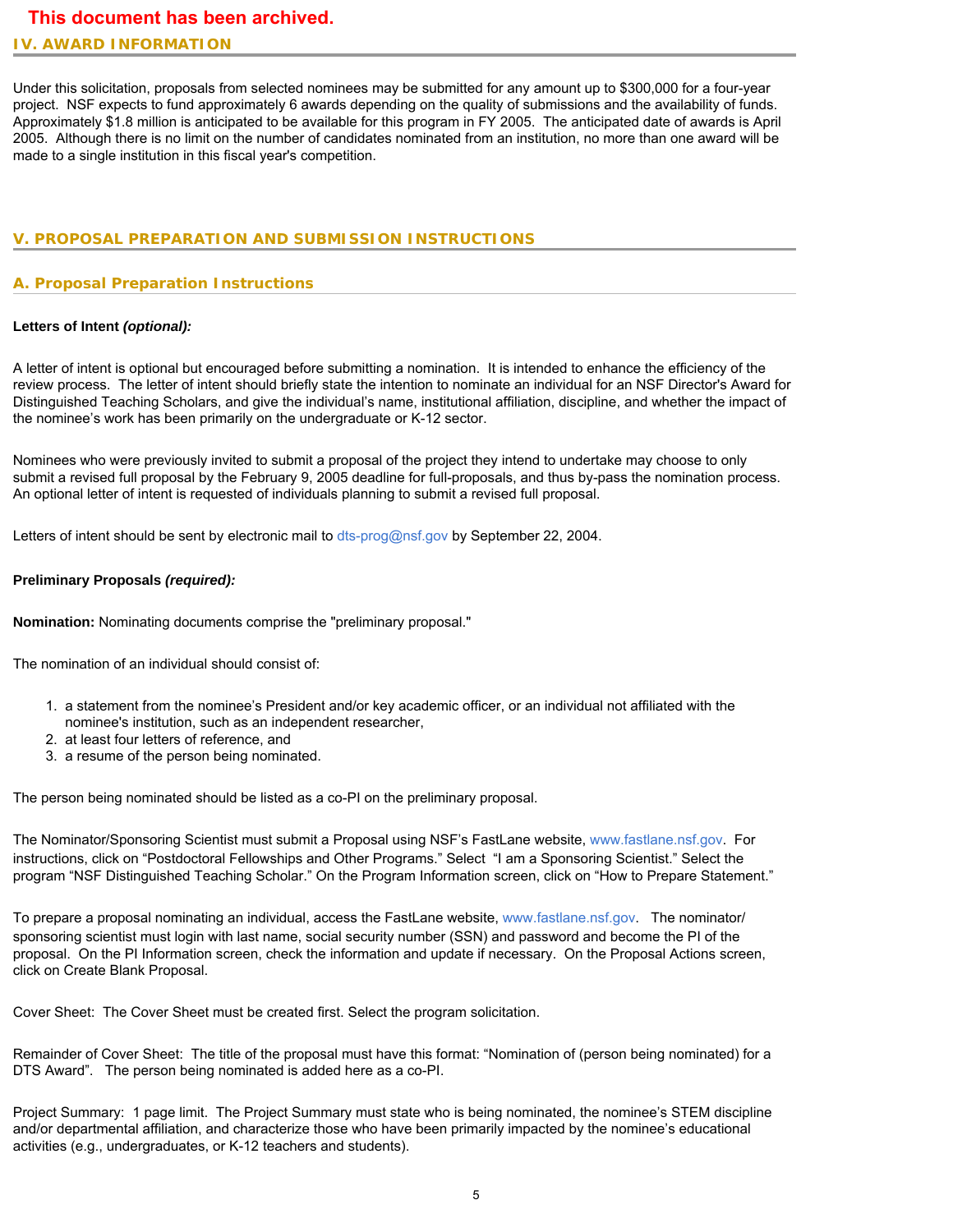Project Description: No page limit. This is the Nominating Document. This document contains the nominator/sponsoring scientist's support for the nominee. The nomination should address how the individual has:

- Influenced his or her research discipline;
- Incorporated or integrated contemporary research questions, processes, and results into educational experiences for students and teachers;
- Contributed to the literature on teaching and learning;
- Mentored others to conduct research and educate undergraduates and/or K-12 students and teachers; or
- Demonstrated leadership among colleagues in promoting the above.

Biographical Sketch: No page limit. The resume must be for the nominee.

Letters of Reference: A minimum of 4 letters of reference are required.

- At least two letters of reference from peers within or outside the nominee's institution that address the impact of the work of the nominee on the discipline, and
- At least two letters from individuals within or outside the nominee's institution that describe and provide evidence of the impact of the nominee's body of scholarly work on undergraduates, including non-science majors, or from leaders in the K-12 community (e.g., district superintendents, representatives of state education agencies, members of national professional organizations) that address the impact of the nominees work on K-12 education.

The nominator or nominee should solicit letters of reference in support of the nominee, and have them submitted using FastLane. Once a person has been identified in FastLane as a reference writer, an email can be sent to them with instructions on how to use FastLane to submit the letter. The status of letters of reference, but not their contents, can be monitored by the nominator/sponsoring scientist and the nominee, as co-PI.

All nomination documents must be received by 5 pm nominator's local time, October 20, 2004.

Reviewers will be asked to comment specifically on the nominee's qualifications as described above.

#### **Full Proposal Instructions:**

Proposals submitted in response to this program announcement/solicitation should be prepared and submitted in accordance with the general guidelines contained in the NSF *Grant Proposal Guide* (GPG). The complete text of the GPG is available electronically on the NSF Website at: [http://www.nsf.gov/publications/pub\\_summ.jsp?ods\\_key=gpg](http://www.nsf.gov/publications/pub_summ.jsp?ods_key=gpg). Paper copies of the GPG may be obtained from the NSF Publications Clearinghouse, telephone (703) 292-7827 or by e-mail from [pubs@nsf.gov.](mailto:pubs@nsf.gov)

#### **Full Proposal:** (Limit Project Description to 12 double-spaced pages)

On the basis of a peer review of the documents supporting the nomination, in mid-December 2004 a subset of the nominees will be invited to submit a proposal for a project with objectives that are consistent with the goals of the DTS program. Such proposals should be submitted in response to this program solicitation and prepared and submitted in accordance with the general guidelines contained in the NSF Grant Proposal Guide (GPG). The closing date for Full Proposals will be February 9, 2005, at 5 p.m. proposer's local time.

The person nominated in the preliminary proposal is now the PI of the full proposal.

No more than one individual will be named as NSF Distinguished Teaching Scholar for a given proposal. If other personnel are essential participants or contributors to the proposed project, they may be listed on the budget form as personnel. In the rare case that such collaborators/contributors are listed as Co-PIs, a justification should be provided.

Cover Sheet: Prepare the cover sheet first. Select the Program Announcement.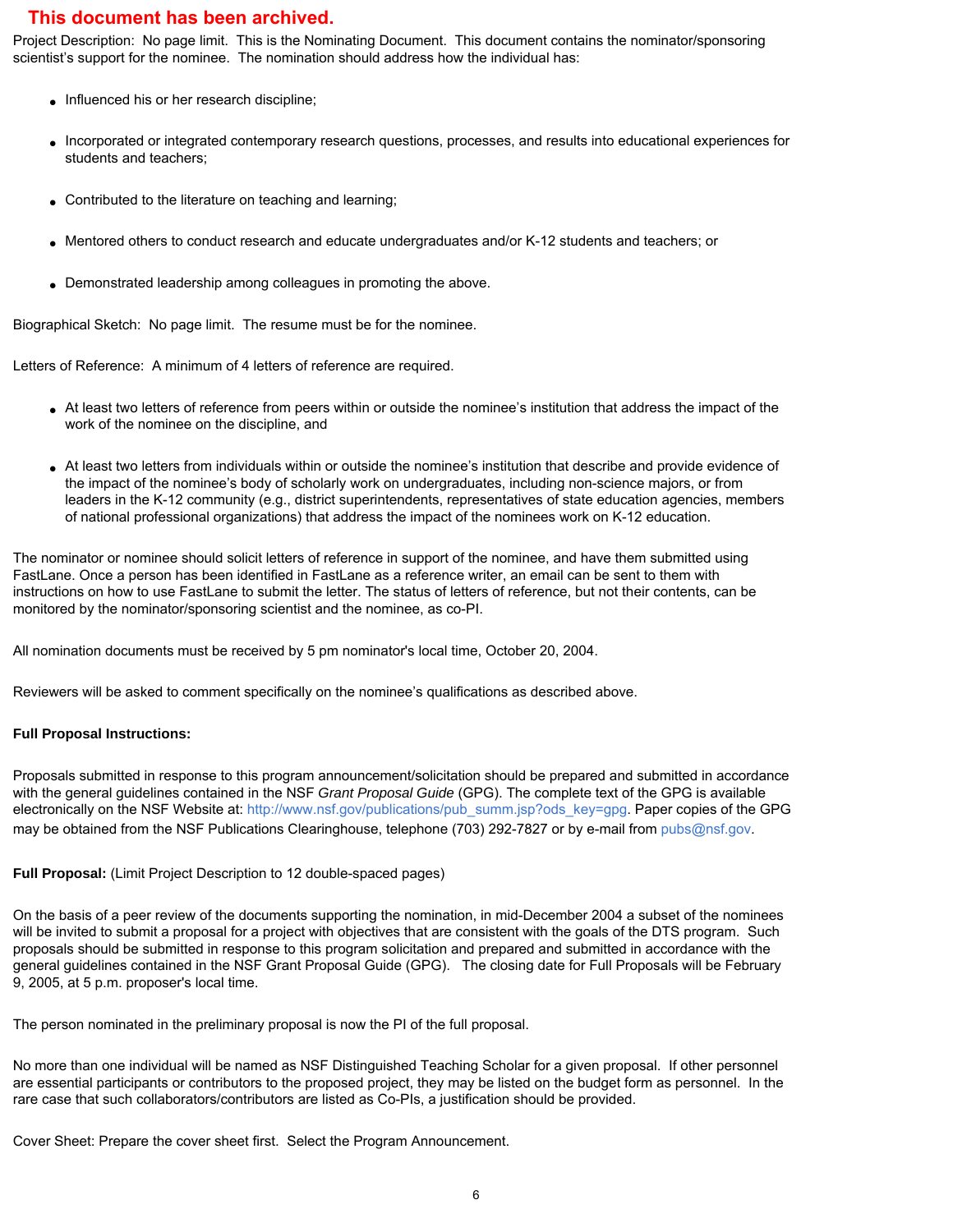Project Summary: 1 page limit, single-spaced. The Project Summary must include separate paragraphs addressing National Science Board approved criteria of intellectual merit and broader impact, or the proposal will be returned without review. These paragraphs are included in the 1-page limit.

Project Description: The proposal Project Description (limited to 12 double-spaced pages) should include the following:

- a clearly outlined plan for a four-year project in which the Principal Investigator describes the activities to be undertaken related to the scholarship of the research discipline and the education of undergraduates and/or K-12 teachers and students, and to exploring ways to integrate education and research. Include a description of how the funds (up to \$300,000 over a duration of 4 years) will be used to support these activities;
- a plan to evaluate the effectiveness of the project's activities;
- a plan to disseminate those activities/components that are found to be effective in increasing the learning of science, mathematics, engineering and technology, and the way in which these are taught. Dissemination efforts should reach beyond the awardee's institution.

Educational activities may, for example, focus on:

- improving student learning in STEM courses;
- incorporating disciplinary research scholarship into classroom teaching;
- developing educational materials that will have a national impact on STEM education;
- creating interdisciplinary courses;
- implementing a new pedagogy in STEM courses;
- using technology more effectively in the STEM classroom;
- creating innovative approaches for preparing K-12 teachers who teach science, mathematics, and technology courses;
- mentoring faculty and graduate students in their roles as teaching scholars;
- disseminating insights and STEM education products to a wide faculty/teacher audience; and,
- developing strategies to improve the scientific literacy of all students.

NSF is most interested in supporting projects that promote scholarly work in STEM education; enhance its value in the higher education community; have an impact beyond the Awardees' institutions; and that maintain the prestige of the award.

A budget justification of up to three pages must accompany the budget forms and provide details about budget line items. The purpose(s) and destination(s) of any proposed international travel should be provided. These pages are in addition to the Project Description.

Proposers are reminded to identify the program announcement/solicitation number (04-594) in the program announcement/ solicitation block on the proposal Cover Sheet. Compliance with this requirement is critical to determining the relevant proposal processing guidelines. Failure to submit this information may delay processing.

#### <span id="page-6-0"></span>**B. Budgetary Information**

#### **Cost Sharing:**

Cost sharing is not required by NSF in proposals submitted under this Program Solicitation.

#### **Other Budgetary Limitations:**

Award amounts up to \$300,000. Duration for all awards is 4 years.

# <span id="page-6-1"></span>**C. Due Dates**

Proposals must be submitted by the following date(s):

# **Letters of Intent** *(optional):*

September 22, 2004

# **Preliminary Proposals** *(required):*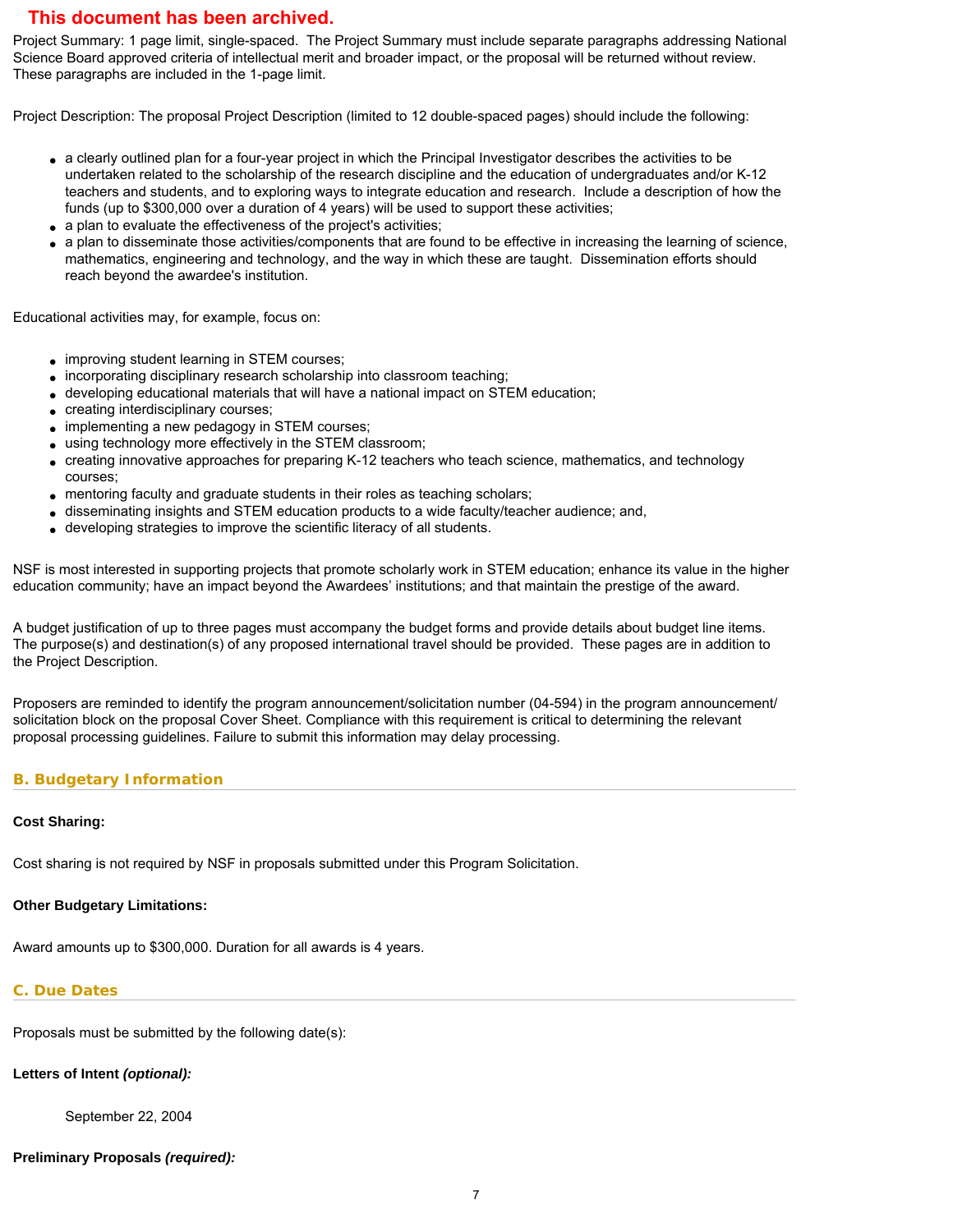October 20, 2004 Nominations due by 5 p.m. nominator's local time

**Full Proposal Deadline(s)** (due by 5 p.m. submitter's local time):

February 09, 2005

#### <span id="page-7-0"></span>**D. FastLane Requirements**

Proposers are required to prepare and submit all proposals for this announcement/solicitation through the FastLane system. Detailed instructions for proposal preparation and submission via FastLane are available at: [https://www.fastlane.nsf.gov/a1/](https://www.fastlane.nsf.gov/a1/newstan.htm) [newstan.htm.](https://www.fastlane.nsf.gov/a1/newstan.htm) For FastLane user support, call the FastLane Help Desk at 1-800-673-6188 or e-mail [fastlane@nsf.gov.](mailto:fastlane@nsf.gov) The FastLane Help Desk answers general technical questions related to the use of the FastLane system. Specific questions related to this program announcement/solicitation should be referred to the NSF program staff contact(s) listed in Section VIII of this announcement/solicitation.

*Submission of Electronically Signed Cover Sheets*. The Authorized Organizational Representative (AOR) must electronically sign the proposal Cover Sheet to submit the required proposal certifications (see Chapter II, Section C of the [Grant Proposal](http://www.nsf.gov/publications/pub_summ.jsp?ods_key=gpg) [Guide](http://www.nsf.gov/publications/pub_summ.jsp?ods_key=gpg) for a listing of the certifications). The AOR must provide the required electronic certifications within five working days following the electronic submission of the proposal. Proposers are no longer required to provide a paper copy of the signed Proposal Cover Sheet to NSF. Further instructions regarding this process are available on the FastLane Website at: [http://](http://www.fastlane.nsf.gov/) [www.fastlane.nsf.gov](http://www.fastlane.nsf.gov/)

### <span id="page-7-2"></span><span id="page-7-1"></span>**VI. PROPOSAL REVIEW INFORMATION**

#### **A. NSF Proposal Review Process**

Reviews of proposals submitted to NSF are solicited from peers with expertise in the substantive area of the proposed research or education project. These reviewers are selected by Program Officers charged with the oversight of the review process. NSF invites the proposer to suggest, at the time of submission, the names of appropriate or inappropriate reviewers. Care is taken to ensure that reviewers have no conflicts with the proposer. Special efforts are made to recruit reviewers from non-academic institutions, minority-serving institutions, or adjacent disciplines to that principally addressed in the proposal.

The National Science Board approved revised criteria for evaluating proposals at its meeting on March 28, 1997 [\(NSB 97-](http://www.nsf.gov/publications/pub_summ.jsp?ods_key=nsb9772) [72\)](http://www.nsf.gov/publications/pub_summ.jsp?ods_key=nsb9772). All NSF proposals are evaluated through use of the two merit review criteria. In some instances, however, NSF will employ additional criteria as required to highlight the specific objectives of certain programs and activities.

On July 8, 2002, the NSF Director issued [Important Notice 127,](http://www.nsf.gov/publications/pub_summ.jsp?ods_key=iin127) Implementation of new Grant Proposal Guide Requirements Related to the Broader Impacts Criterion. This Important Notice reinforces the importance of addressing both criteria in the preparation and review of all proposals submitted to NSF. NSF continues to strengthen its internal processes to ensure that both of the merit review criteria are addressed when making funding decisions.

In an effort to increase compliance with these requirements, the January 2002 issuance of the GPG incorporated revised proposal preparation guidelines relating to the development of the Project Summary and Project Description. Chapter II of the GPG specifies that Principal Investigators (PIs) must address both merit review criteria in separate statements within the onepage Project Summary. This chapter also reiterates that broader impacts resulting from the proposed project must be addressed in the Project Description and described as an integral part of the narrative.

Effective October 1, 2002, NSF will return without review proposals that do not separately address both merit review criteria within the Project Summary. It is believed that these changes to NSF proposal preparation and processing guidelines will more clearly articulate the importance of broader impacts to NSF-funded projects.

The two National Science Board approved merit review criteria are listed below (see the [Grant Proposal Guide](http://www.nsf.gov/publications/pub_summ.jsp?ods_key=gpg) Chapter III.A for further information). The criteria include considerations that help define them. These considerations are suggestions and not all will apply to any given proposal. While proposers must address both merit review criteria, reviewers will be asked to address only those considerations that are relevant to the proposal being considered and for which he/she is qualified to make judgments.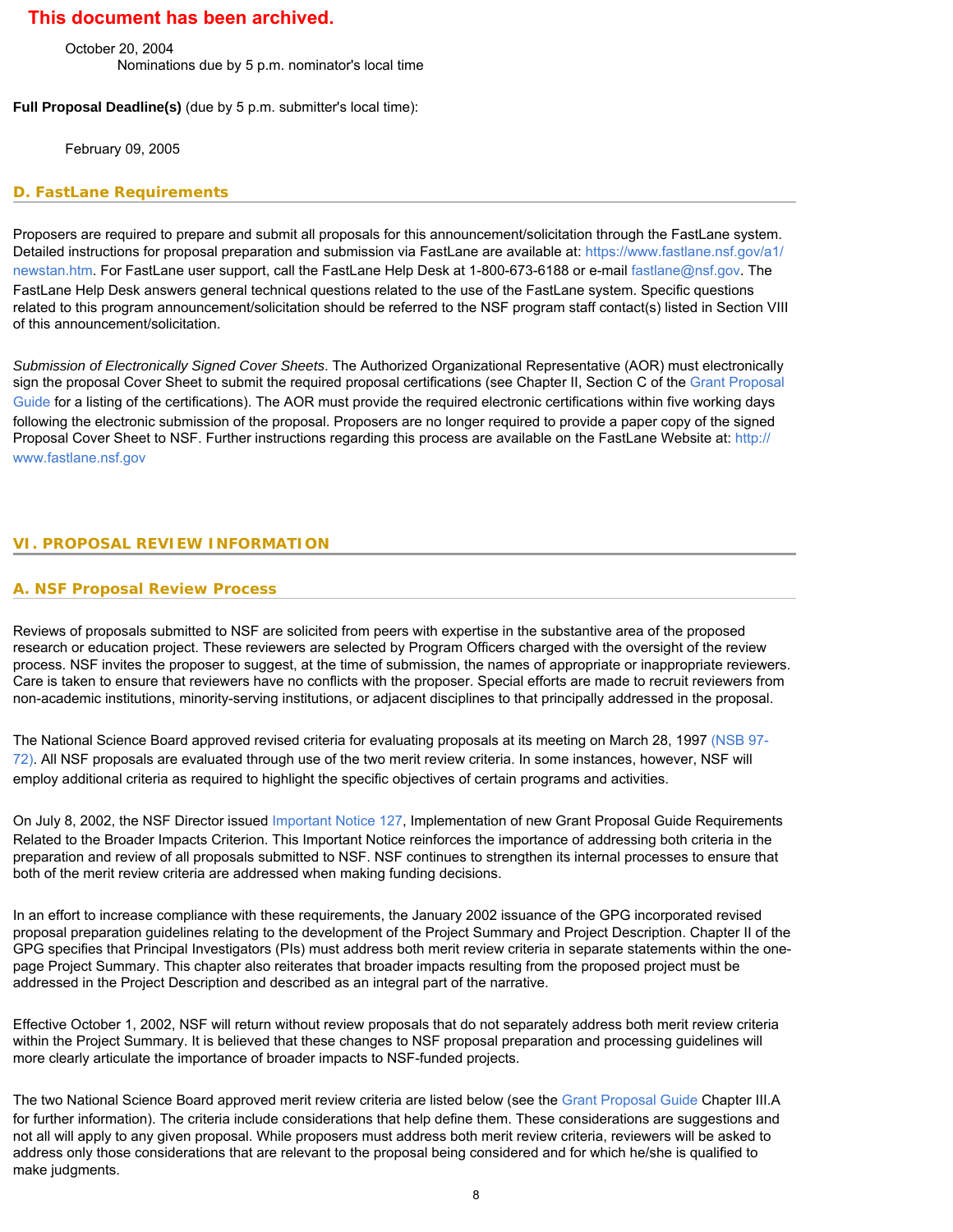#### **What is the intellectual merit of the proposed activity?**

How important is the proposed activity to advancing knowledge and understanding within its own field or across different fields? How well qualified is the proposer (individual or team) to conduct the project? (If appropriate, the reviewer will comment on the quality of the prior work.) To what extent does the proposed activity suggest and explore creative and original concepts? How well conceived and organized is the proposed activity? Is there sufficient access to resources?

#### **What are the broader impacts of the proposed activity?**

How well does the activity advance discovery and understanding while promoting teaching, training, and learning? How well does the proposed activity broaden the participation of underrepresented groups (e.g., gender, ethnicity, disability, geographic, etc.)? To what extent will it enhance the infrastructure for research and education, such as facilities, instrumentation, networks, and partnerships? Will the results be disseminated broadly to enhance scientific and technological understanding? What may be the benefits of the proposed activity to society?

NSF staff will give careful consideration to the following in making funding decisions:

#### *Integration of Research and Education*

One of the principal strategies in support of NSF's goals is to foster integration of research and education through the programs, projects, and activities it supports at academic and research institutions. These institutions provide abundant opportunities where individuals may concurrently assume responsibilities as researchers, educators, and students and where all can engage in joint efforts that infuse education with the excitement of discovery and enrich research through the diversity of learning perspectives.

#### *Integrating Diversity into NSF Programs, Projects, and Activities*

Broadening opportunities and enabling the participation of all citizens -- women and men, underrepresented minorities, and persons with disabilities -- is essential to the health and vitality of science and engineering. NSF is committed to this principle of diversity and deems it central to the programs, projects, and activities it considers and supports.

#### <span id="page-8-0"></span>**B. Review Protocol and Associated Customer Service Standard**

All proposals are carefully reviewed by at least three other persons outside NSF who are experts in the particular field represented by the proposal. Proposals submitted in response to this announcement/solicitation will be reviewed by Ad Hoc and/or panel review.

Reviewers will be asked to formulate a recommendation to either support or decline each proposal. The Program Officer assigned to manage the proposal's review will consider the advice of reviewers and will formulate a recommendation.

A summary rating and accompanying narrative will be completed and submitted by each reviewer. In all cases, reviews are treated as confidential documents. Verbatim copies of reviews, excluding the names of the reviewers, are sent to the Principal Investigator/Project Director by the Program Director. In addition, the proposer will receive an explanation of the decision to award or decline funding.

NSF is striving to be able to tell proposers whether their proposals have been declined or recommended for funding within six months. The time interval begins on the closing date of an announcement/solicitation, or the date of proposal receipt, whichever is later. The interval ends when the Division Director accepts the Program Officer's recommendation.

In all cases, after programmatic approval has been obtained, the proposals recommended for funding will be forwarded to the Division of Grants and Agreements for review of business, financial, and policy implications and the processing and issuance of a grant or other agreement. Proposers are cautioned that only a Grants and Agreements Officer may make commitments, obligations or awards on behalf of NSF or authorize the expenditure of funds. No commitment on the part of NSF should be inferred from technical or budgetary discussions with a NSF Program Officer. A Principal Investigator or organization that makes financial or personnel commitments in the absence of a grant or cooperative agreement signed by the NSF Grants and Agreements Officer does so at their own risk.

#### <span id="page-8-2"></span><span id="page-8-1"></span>**VII. AWARD ADMINISTRATION INFORMATION**

#### **A. Notification of the Award**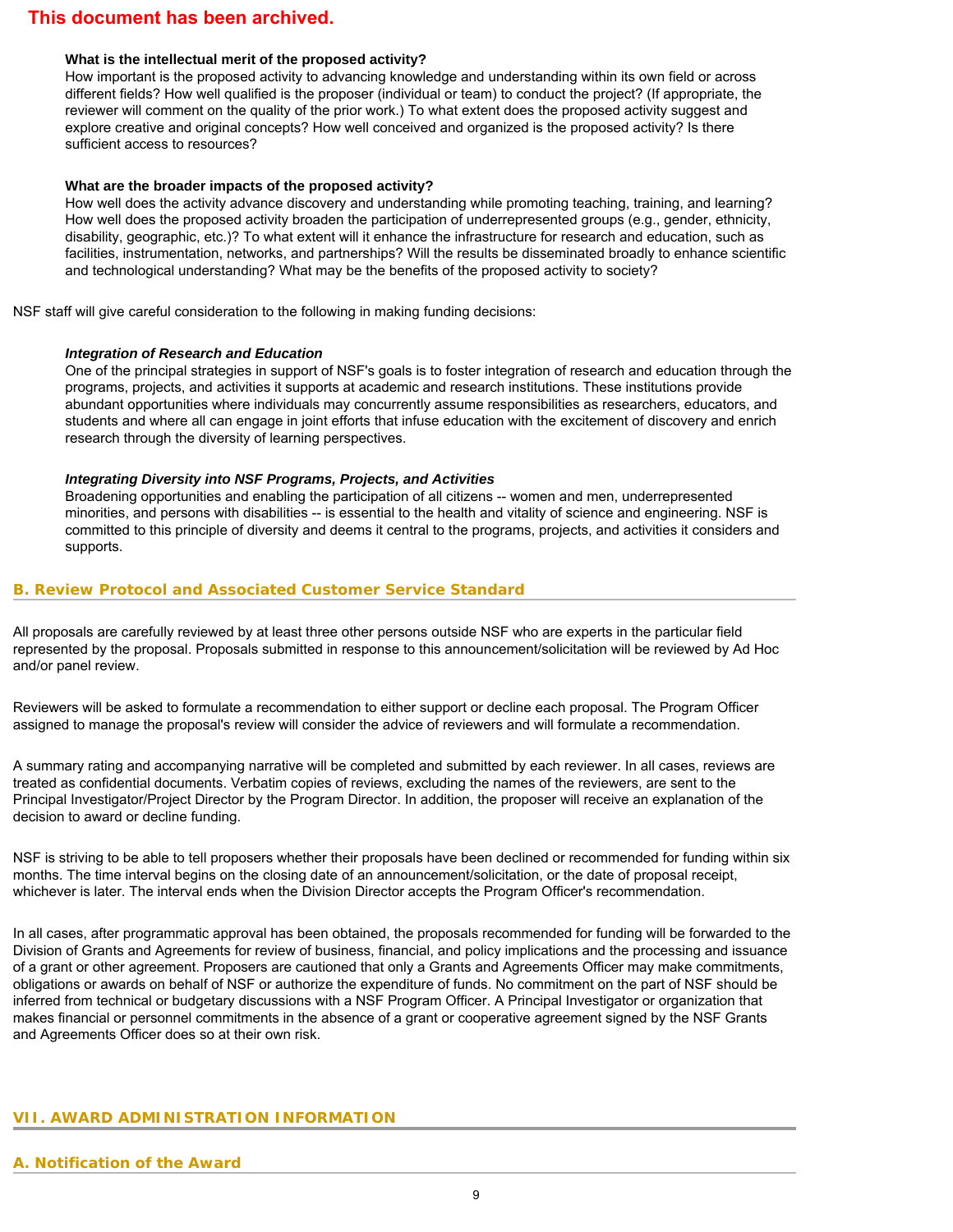Notification of the award is made to *the submitting organization* by a Grants Officer in the Division of Grants and Agreements. Organizations whose proposals are declined will be advised as promptly as possible by the cognizant NSF Program Division administering the program. Verbatim copies of reviews, not including the identity of the reviewer, will be provided automatically to the Principal Investigator. (See section VI.A. for additional information on the review process.)

### <span id="page-9-0"></span>**B. Award Conditions**

An NSF award consists of: (1) the award letter, which includes any special provisions applicable to the award and any numbered amendments thereto; (2) the budget, which indicates the amounts, by categories of expense, on which NSF has based its support (or otherwise communicates any specific approvals or disapprovals of proposed expenditures); (3) the proposal referenced in the award letter; (4) the applicable award conditions, such as Grant General Conditions (NSF-GC-1); \* or Federal Demonstration Partnership (FDP) Terms and Conditions \* and (5) any announcement or other NSF issuance that may be incorporated by reference in the award letter. Cooperative agreement awards are administered in accordance with NSF Cooperative Agreement Financial and Administrative Terms and Conditions (CA-FATC). Electronic mail notification is the preferred way to transmit NSF awards to organizations that have electronic mail capabilities and have requested such notification from the Division of Grants and Agreements.

\*These documents may be accessed electronically on NSF's Website at<http://www.nsf.gov/awards/managing/>. Paper copies of these documents may be obtained from the NSF Publications Clearinghouse, telephone (703) 292-7827 or by e-mail from [pubs@nsf.gov](mailto:pubs@nsf.gov).

More comprehensive information on NSF Award Conditions is contained in the NSF *Grant Policy Manual* (GPM) Chapter II, available electronically on the NSF Website at [http://www.nsf.gov/publications/pub\\_summ.jsp?ods\\_key=gpm](http://www.nsf.gov/publications/pub_summ.jsp?ods_key=gpm). The GPM is also for sale through the Superintendent of Documents, Government Printing Office (GPO), Washington, DC 20402. The telephone number at GPO for subscription information is (202) 512-1800. The GPM may be ordered through the GPO Website at [http://www.gpo.gov](http://www.gpo.gov/).

# <span id="page-9-1"></span>**C. Reporting Requirements**

For all multi-year grants (including both standard and continuing grants), the PI must submit an annual project report to the cognizant Program Officer at least 90 days before the end of the current budget period.

Within 90 days after the expiration of an award, the PI also is required to submit a final project report. Failure to provide final technical reports delays NSF review and processing of pending proposals for the PI and all Co-PIs. PIs should examine the formats of the required reports in advance to assure availability of required data.

PIs are required to use NSF's electronic project reporting system, available through FastLane, for preparation and submission of annual and final project reports. This system permits electronic submission and updating of project reports, including information on project participants (individual and organizational), activities and findings, publications, and other specific products and contributions. PIs will not be required to re-enter information previously provided, either with a proposal or in earlier updates using the electronic system.

# <span id="page-9-2"></span>**VIII. CONTACTS FOR ADDITIONAL INFORMATION**

General inquiries regarding this program should be made to:

- Myles G. Boylan, Program Director, Directorate for Education & Human Resources, Division of Undergraduate Education, 835 N, telephone: (703) 292-4617, fax: (703) 292-9015, email: [mboylan@nsf.gov](mailto:mboylan@nsf.gov)
- Nancy L. Pruitt, Program Director, Directorate for Education & Human Resources, Division of Undergraduate Education, 835 N, telephone: (703) 292-4627, fax: (703) 292-9015, email: [npruitt@nsf.gov](mailto:npruitt@nsf.gov)

For questions related to the use of FastLane, contact:

- FastLane Help Desk, telephone: 1-800-673-6188, email: [fastlane@nsf.gov](mailto:fastlane@nsf.gov)
- <span id="page-9-3"></span>• email: [duefl@nsf.gov](mailto:duefl@nsf.gov)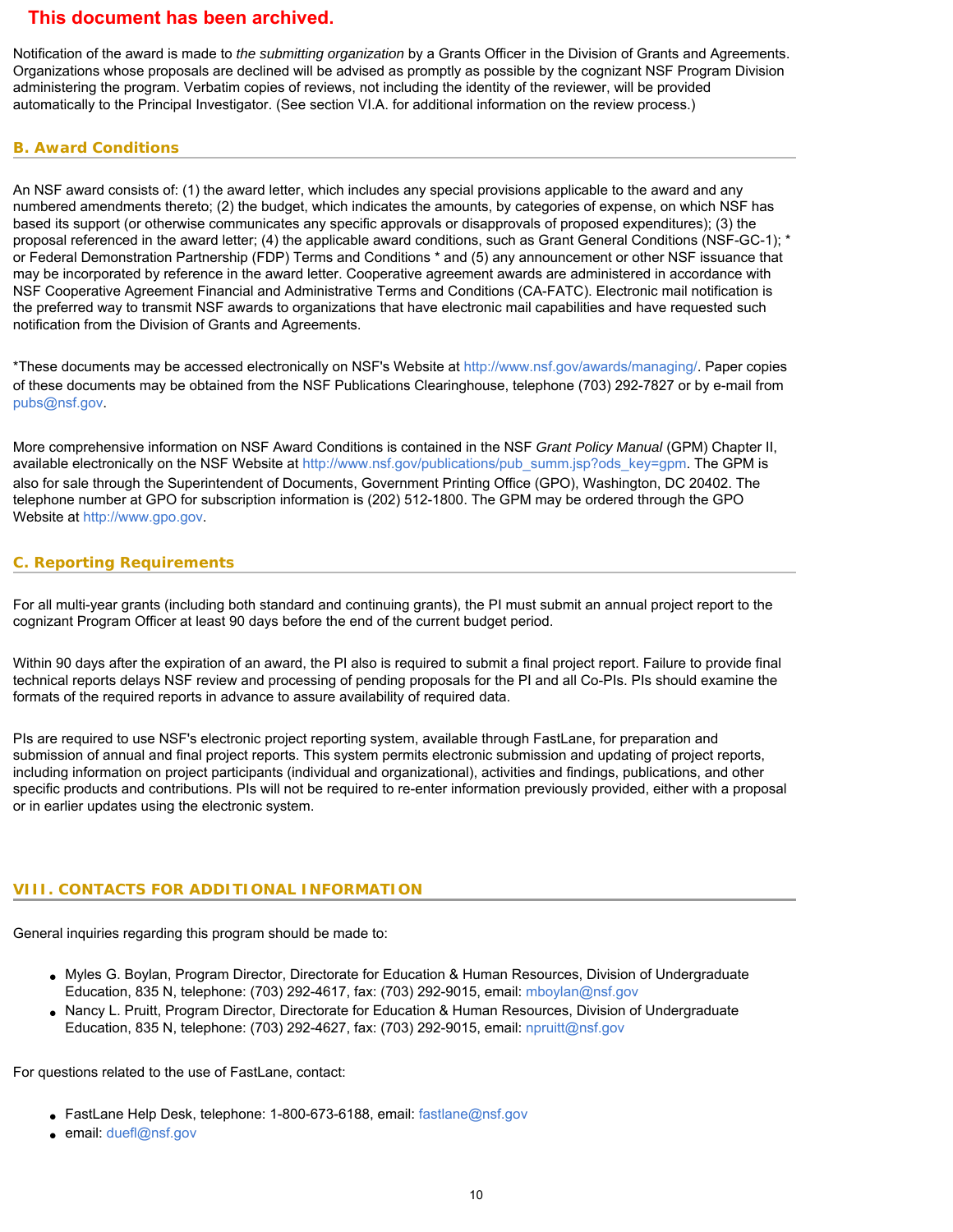# **IX. OTHER PROGRAMS OF INTEREST**

The NSF *Guide to Programs* is a compilation of funding for research and education in science, mathematics, and engineering. The NSF *Guide to Programs* is available electronically at<http://www.nsf.gov/cgi-bin/getpub?gp>. General descriptions of NSF programs, research areas, and eligibility information for proposal submission are provided in each chapter.

Many NSF programs offer announcements or solicitations concerning specific proposal requirements. To obtain additional information about these requirements, contact the appropriate NSF program offices. Any changes in NSF's fiscal year programs occurring after press time for the *Guide to Programs* will be announced in the NSF [E-Bulletin](http://www.nsf.gov/home/ebulletin), which is updated daily on the NSF Website at [http://www.nsf.gov/home/ebulletin,](http://www.nsf.gov/home/ebulletin) and in individual program announcements/solicitations. Subscribers can also sign up for NSF's [MyNSF News Service \(http://www.nsf.gov/mynsf/](http://www.nsf.gov/mynsf/)) to be notified of new funding opportunities that become available.

#### **ABOUT THE NATIONAL SCIENCE FOUNDATION**

The National Science Foundation (NSF) funds research and education in most fields of science and engineering. Awardees are wholly responsible for conducting their project activities and preparing the results for publication. Thus, the Foundation does not assume responsibility for such findings or their interpretation.

NSF welcomes proposals from all qualified scientists, engineers and educators. The Foundation strongly encourages women, minorities and persons with disabilities to compete fully in its programs. In accordance with Federal statutes, regulations and NSF policies, no person on grounds of race, color, age, sex, national origin or disability shall be excluded from participation in, be denied the benefits of, or be subjected to discrimination under any program or activity receiving financial assistance from NSF, although some programs may have special requirements that limit eligibility.

*Facilitation Awards for Scientists and Engineers with Disabilities* (FASED) provide funding for special assistance or equipment to enable persons with disabilities (investigators and other staff, including student research assistants) to work on NSF-supported projects. See the GPG Chapter II, Section D.2 for instructions regarding preparation of these types of proposals.

The National Science Foundation promotes and advances scientific progress in the United States by competitively awarding grants and cooperative agreements for research and education in the sciences, mathematics, and engineering.

To get the latest information about program deadlines, to download copies of NSF publications, and to access abstracts of awards, visit the NSF Website at [http://www.nsf.gov](http://www.nsf.gov/)

| Location:                                              | 4201 Wilson Blvd. Arlington, VA 22230 |  |  |  |  |  |  |  |  |  |
|--------------------------------------------------------|---------------------------------------|--|--|--|--|--|--|--|--|--|
| • For General Information<br>(NSF Information Center): | (703) 292-5111                        |  |  |  |  |  |  |  |  |  |
| • TDD (for the hearing-impaired):                      | (703) 292-5090                        |  |  |  |  |  |  |  |  |  |
| • To Order Publications or Forms:                      |                                       |  |  |  |  |  |  |  |  |  |
| Send an e-mail to:                                     | pubs@nsf.gov                          |  |  |  |  |  |  |  |  |  |
| or telephone:                                          | (703) 292-7827                        |  |  |  |  |  |  |  |  |  |
| • To Locate NSF Employees:                             | (703) 292-5111                        |  |  |  |  |  |  |  |  |  |